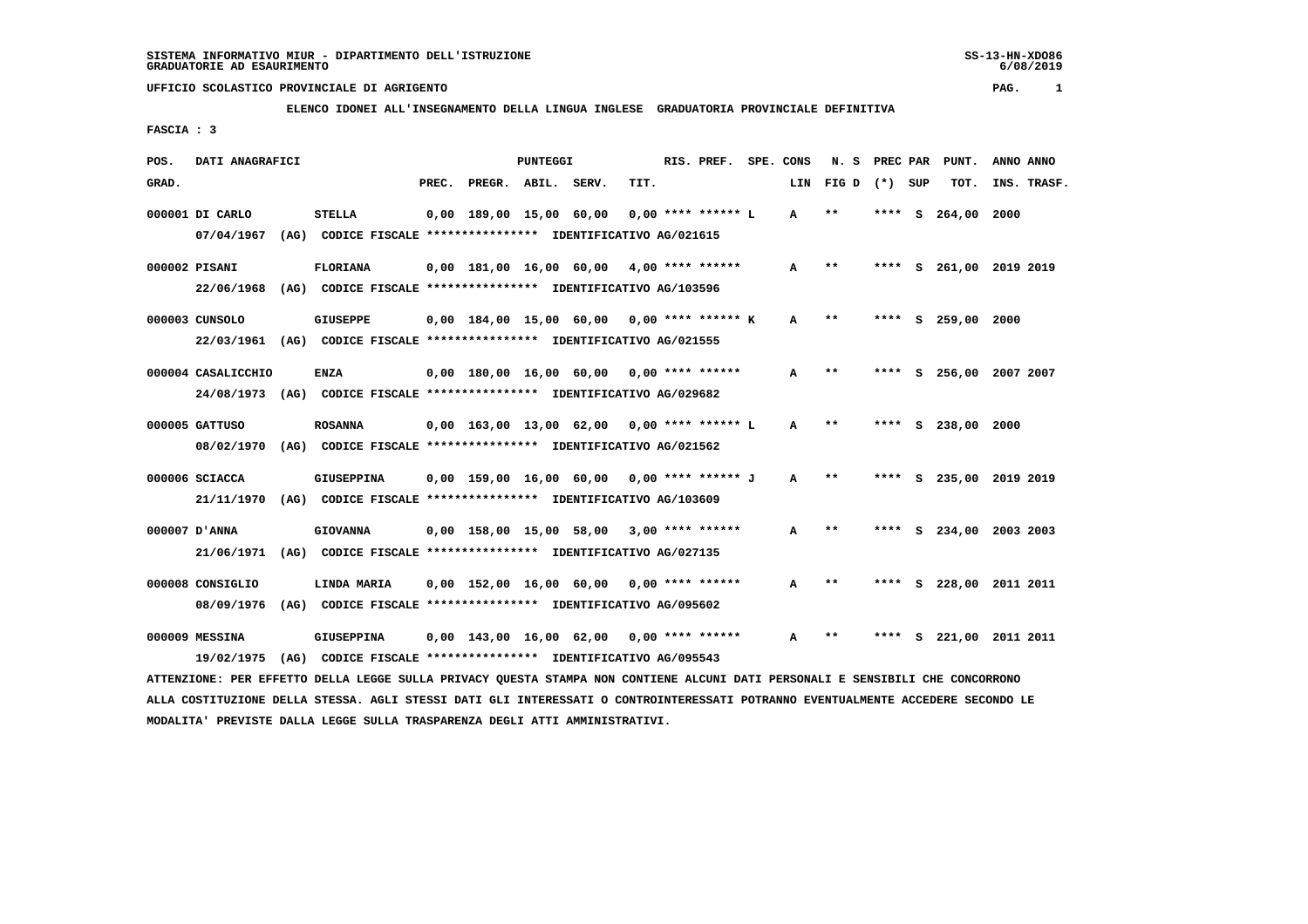**ELENCO IDONEI ALL'INSEGNAMENTO DELLA LINGUA INGLESE GRADUATORIA PROVINCIALE DEFINITIVA**

 **FASCIA : 3**

| POS.  | DATI ANAGRAFICI                 |                                                                                                                               |       |                                              | PUNTEGGI |                   |      | RIS. PREF.         | SPE. CONS    |              | N. S PREC PAR     | PUNT.                   | ANNO ANNO |             |
|-------|---------------------------------|-------------------------------------------------------------------------------------------------------------------------------|-------|----------------------------------------------|----------|-------------------|------|--------------------|--------------|--------------|-------------------|-------------------------|-----------|-------------|
| GRAD. |                                 |                                                                                                                               | PREC. | PREGR. ABIL. SERV.                           |          |                   | TIT. |                    |              |              | LIN FIG D (*) SUP | TOT.                    |           | INS. TRASF. |
|       | 000010 AMATO                    | PATRIZIA                                                                                                                      | 0,00  |                                              |          | 93,00 41,00 60,00 |      | 0,00 **** ****** J | $\mathbf{A}$ |              |                   | ** X **** S 194,00 2007 |           |             |
|       |                                 | 26/08/1971 (ME) CODICE FISCALE *************** IDENTIFICATIVO AG/030177                                                       |       |                                              |          |                   |      |                    |              |              |                   |                         |           |             |
|       | 000011 MOSCATO                  | <b>ANNALISA</b>                                                                                                               |       | $0,00$ 131,00 16,00 44,00 0,00 **** ******   |          |                   |      |                    | A            | $***$        |                   | **** S 191,00 2014 2014 |           |             |
|       |                                 | 22/01/1975 (AG) CODICE FISCALE *************** IDENTIFICATIVO AG/097421                                                       |       |                                              |          |                   |      |                    |              |              |                   |                         |           |             |
|       | 000012 GERALDI                  | <b>SABRINA</b>                                                                                                                |       | 0,00 80,00 41,00 58,00 0,00 **** ****** J    |          |                   |      |                    | A            | $\star\star$ |                   | **** S 179,00 2011 2011 |           |             |
|       |                                 | 18/07/1975 (AG) CODICE FISCALE *************** IDENTIFICATIVO AG/095603                                                       |       |                                              |          |                   |      |                    |              |              |                   |                         |           |             |
|       | 000013 BOSCO                    | <b>GIUSEPPE</b>                                                                                                               |       | $0.00$ 144.00 14.00 20.00 0.00 **** ****** J |          |                   |      |                    | A            | $* *$        |                   | **** S 178,00 2014 2014 |           |             |
|       |                                 | 22/01/1977 (AG) CODICE FISCALE *************** IDENTIFICATIVO AG/097327                                                       |       |                                              |          |                   |      |                    |              |              |                   |                         |           |             |
|       | 000014 PALUMBO PICCIONE BRIGIDA |                                                                                                                               |       | 0,00 108,00 17,00 52,00 0,00 **** ******     |          |                   |      |                    | A            | $* *$        |                   | **** S 177,00 2011 2011 |           |             |
|       |                                 | 26/10/1979 (AG) CODICE FISCALE *************** IDENTIFICATIVO AG/095556                                                       |       |                                              |          |                   |      |                    |              |              |                   |                         |           |             |
|       | 000015 CLEMENTI                 | FILIPPINA MAR 0,00 114,00 13,00 48,00 0,00 **** ****** KL                                                                     |       |                                              |          |                   |      |                    | A            | $***$        |                   | **** S 175,00 2011 2011 |           |             |
|       |                                 | 25/03/1971 (AG) CODICE FISCALE *************** IDENTIFICATIVO AG/095547                                                       |       |                                              |          |                   |      |                    |              |              |                   |                         |           |             |
|       | 000016 LO BUE                   | FABIOLA NUCCI                                                                                                                 |       | $0.00$ 102.00 15.00 52.00 0.00 **** ******   |          |                   |      |                    | A            | **           |                   | **** S 169.00 2002      |           |             |
|       |                                 | 10/05/1976 (AG) CODICE FISCALE *************** IDENTIFICATIVO AG/026532                                                       |       |                                              |          |                   |      |                    |              |              |                   |                         |           |             |
|       | 000017 CURRERI                  | LILLY                                                                                                                         |       | $0.00$ 100.00 17.00 52.00 0.00 **** ******   |          |                   |      |                    | $\mathbf{A}$ | $**$         |                   | **** S 169,00 2011 2011 |           |             |
|       |                                 | 14/12/1974 (TP) CODICE FISCALE **************** IDENTIFICATIVO AG/095541                                                      |       |                                              |          |                   |      |                    |              |              |                   |                         |           |             |
|       | 000018 SPOTO                    | MARIA GIOVANN 0,00 102,00 15,00 46,00 3,00 **** ******                                                                        |       |                                              |          |                   |      |                    | A            | $***$        |                   | **** S 166,00 2011 2011 |           |             |
|       | 23/04/1971                      | (AG) CODICE FISCALE **************** IDENTIFICATIVO AG/095370                                                                 |       |                                              |          |                   |      |                    |              |              |                   |                         |           |             |
|       |                                 | ATTENZIONE: PER EFFETTO DELLA LEGGE SULLA PRIVACY QUESTA STAMPA NON CONTIENE ALCUNI DATI PERSONALI E SENSIBILI CHE CONCORRONO |       |                                              |          |                   |      |                    |              |              |                   |                         |           |             |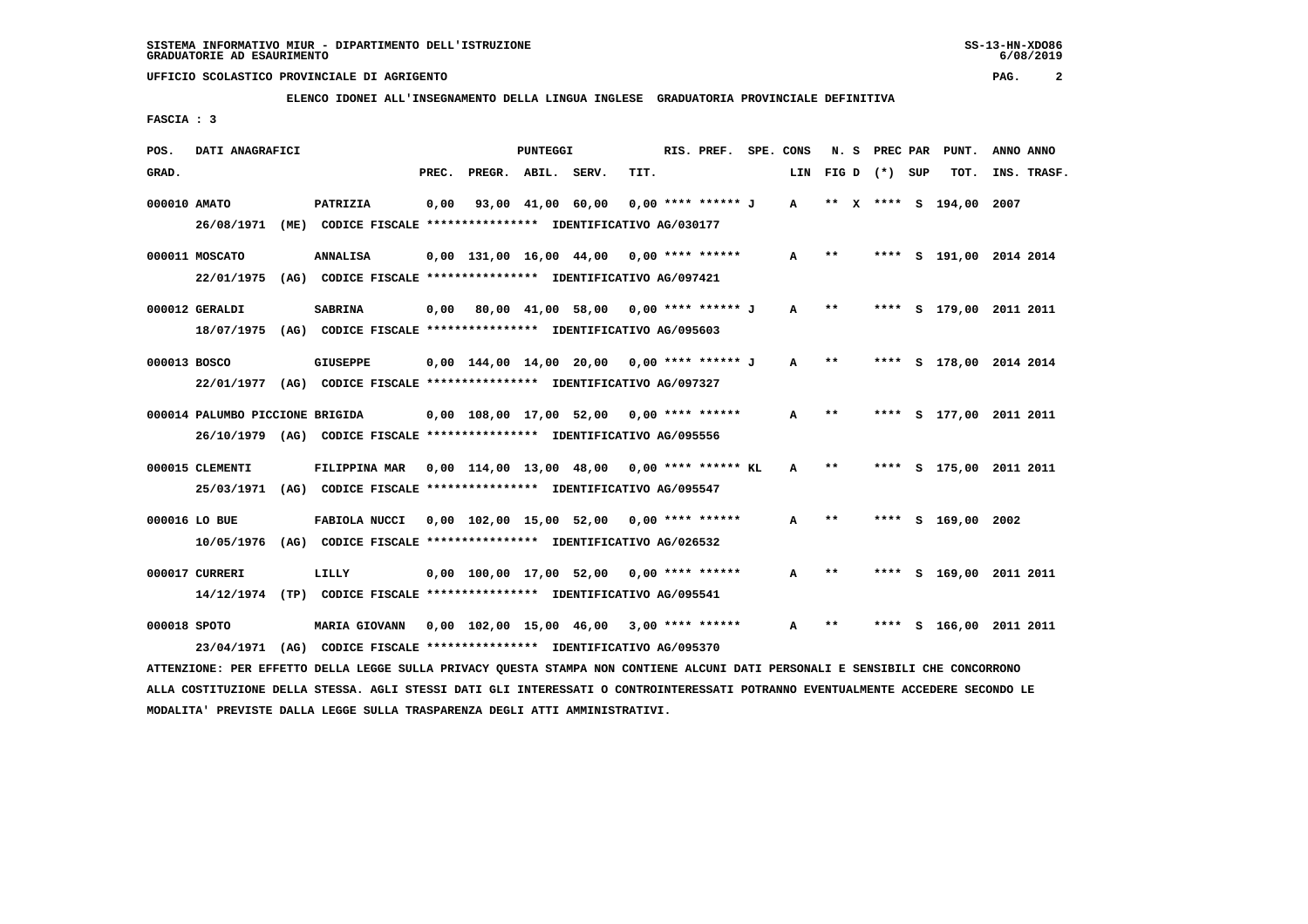**ELENCO IDONEI ALL'INSEGNAMENTO DELLA LINGUA INGLESE GRADUATORIA PROVINCIALE DEFINITIVA**

 **FASCIA : 3**

| POS.        | DATI ANAGRAFICI                                                                                                               |                                                                         |       | PUNTEGGI           |                   |                                                         | RIS. PREF. SPE. CONS |              | N. S           | PREC PAR |          | PUNT.              | ANNO ANNO               |
|-------------|-------------------------------------------------------------------------------------------------------------------------------|-------------------------------------------------------------------------|-------|--------------------|-------------------|---------------------------------------------------------|----------------------|--------------|----------------|----------|----------|--------------------|-------------------------|
| GRAD.       |                                                                                                                               |                                                                         | PREC. | PREGR. ABIL. SERV. |                   | TIT.                                                    |                      | LIN          | FIGD $(*)$ SUP |          |          | TOT.               | INS. TRASF.             |
|             | 000019 BOBBIO                                                                                                                 | <b>ENZA</b>                                                             | 0,00  |                    | 61,00 40,00 60,00 | 0,00 **** ****** J                                      |                      | $\mathbf{A}$ | $* *$          | ****     | <b>S</b> | 161,00 2007        |                         |
|             | 27/07/1979                                                                                                                    | (AG) CODICE FISCALE **************** IDENTIFICATIVO AG/030174           |       |                    |                   |                                                         |                      |              |                |          |          |                    |                         |
|             | 000020 FICALORA                                                                                                               | MARIA GRAZIA                                                            |       |                    |                   | $0.00$ 89.00 16.00 52.00 0.00 **** ******               |                      | A            | $***$          |          |          |                    | **** S 157,00 2019 2019 |
|             | 04/02/1977                                                                                                                    | (AG) CODICE FISCALE **************** IDENTIFICATIVO AG/103560           |       |                    |                   |                                                         |                      |              |                |          |          |                    |                         |
|             | 000021 GUAGENTI                                                                                                               | FABIOLA                                                                 |       |                    |                   | $0,00$ 113,00 16,00 24,00 0,00 **** ******              |                      | A            | $***$          |          |          |                    | **** S 153,00 2011 2011 |
|             |                                                                                                                               | 07/12/1977 (AG) CODICE FISCALE *************** IDENTIFICATIVO AG/095545 |       |                    |                   |                                                         |                      |              |                |          |          |                    |                         |
|             | 000022 CATANESE                                                                                                               | DANIELA GIUSE                                                           |       |                    |                   | $0,00$ $92,00$ $16,00$ $42,00$ $0,00$ $***$ **** ****** |                      | A            | $***$          |          |          |                    | **** S 150,00 2019 2019 |
|             |                                                                                                                               | 23/02/1973 (AG) CODICE FISCALE *************** IDENTIFICATIVO AG/103524 |       |                    |                   |                                                         |                      |              |                |          |          |                    |                         |
|             |                                                                                                                               |                                                                         |       |                    |                   |                                                         |                      |              |                |          |          |                    |                         |
|             | 000023 VULLO                                                                                                                  | <b>TERESA</b>                                                           |       |                    |                   | $0,00$ 80,00 15,00 54,00 0,00 **** ******               |                      | A            | $***$          | ****     |          |                    | S 149,00 2007 2007      |
|             | 20/01/1980                                                                                                                    | (AG) CODICE FISCALE **************** IDENTIFICATIVO AG/030231           |       |                    |                   |                                                         |                      |              |                |          |          |                    |                         |
|             | 000024 INDELICATO                                                                                                             | CAROLINA                                                                |       |                    |                   | $0,00$ 82,00 15,00 46,00 0,00 **** ****** L             |                      | $\mathbf{A}$ | $* *$          |          |          | **** S 143,00 2000 |                         |
|             |                                                                                                                               | 19/05/1963 (AG) CODICE FISCALE *************** IDENTIFICATIVO AG/021804 |       |                    |                   |                                                         |                      |              |                |          |          |                    |                         |
|             | 000025 RINOLLO                                                                                                                | <b>MARILISA</b>                                                         |       |                    |                   | $0,00$ 60,00 15,00 54,00 9,00 **** ******               |                      | A            | $* *$          |          |          |                    | **** S 138,00 2011 2011 |
|             |                                                                                                                               | 26/02/1972 (CL) CODICE FISCALE *************** IDENTIFICATIVO AG/095322 |       |                    |                   |                                                         |                      |              |                |          |          |                    |                         |
|             |                                                                                                                               |                                                                         |       |                    |                   | 30,00 39,00 60,00 3,00 **** ****** J                    |                      |              | $***$          |          |          |                    |                         |
| 000026 BAIO |                                                                                                                               | ANNA                                                                    | 0,00  |                    |                   |                                                         |                      | $\mathbf{A}$ |                |          |          |                    | **** S 132,00 2014 2014 |
|             | 18/11/1983                                                                                                                    | (AG) CODICE FISCALE **************** IDENTIFICATIVO AG/097318           |       |                    |                   |                                                         |                      |              |                |          |          |                    |                         |
|             | 000027 LO RASO                                                                                                                | <b>ANTONELLA</b>                                                        |       |                    |                   | $0,00$ 65,00 17,00 42,00 0,00 **** ******               |                      | A            | $***$          |          |          | **** S 124,00 2000 |                         |
|             | 06/05/1970                                                                                                                    | (AG) CODICE FISCALE **************** IDENTIFICATIVO AG/021334           |       |                    |                   |                                                         |                      |              |                |          |          |                    |                         |
|             | ATTENZIONE: PER EFFETTO DELLA LEGGE SULLA PRIVACY QUESTA STAMPA NON CONTIENE ALCUNI DATI PERSONALI E SENSIBILI CHE CONCORRONO |                                                                         |       |                    |                   |                                                         |                      |              |                |          |          |                    |                         |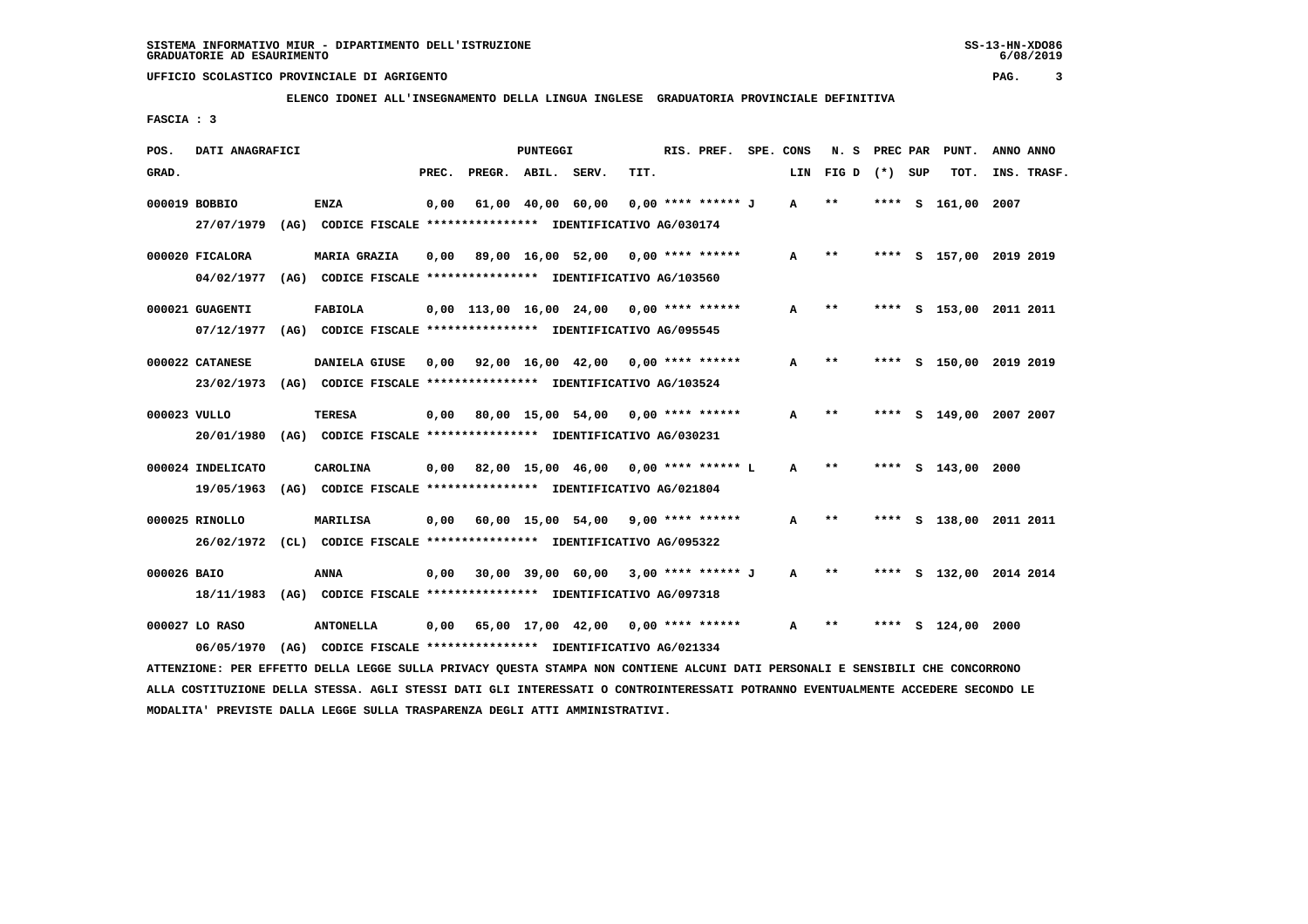**ELENCO IDONEI ALL'INSEGNAMENTO DELLA LINGUA INGLESE GRADUATORIA PROVINCIALE DEFINITIVA**

 **FASCIA : 3**

| POS.        | DATI ANAGRAFICI                                                                                                               |      |                                                               |       |                    | PUNTEGGI    |                                                          |      | RIS. PREF. SPE. CONS |     | N.S   | PREC PAR    |          | PUNT.           | ANNO ANNO |             |
|-------------|-------------------------------------------------------------------------------------------------------------------------------|------|---------------------------------------------------------------|-------|--------------------|-------------|----------------------------------------------------------|------|----------------------|-----|-------|-------------|----------|-----------------|-----------|-------------|
| GRAD.       |                                                                                                                               |      |                                                               | PREC. | PREGR. ABIL. SERV. |             |                                                          | TIT. |                      | LIN | FIG D | (*) SUP     |          | TOT.            |           | INS. TRASF. |
| 000028 CONA |                                                                                                                               |      | <b>ROBERTA</b>                                                | 0,00  |                    |             | 18,00 39,00 58,00                                        |      | 6,00 **** ****** J   | A   | $***$ | ****        | <b>S</b> | 121,00 2007     |           |             |
|             | 24/08/1981                                                                                                                    | (AG) |                                                               |       |                    |             | CODICE FISCALE **************** IDENTIFICATIVO AG/030052 |      |                      |     |       |             |          |                 |           |             |
|             | 000029 PUGLISI                                                                                                                |      | <b>MARIA FAUSTA</b>                                           | 0,00  |                    | 75,00 17,00 | 0,00                                                     |      | $0.00$ **** ******   | A   | $* *$ | **** S      |          | 92,00 2019 2019 |           |             |
|             | 13/04/1969                                                                                                                    |      | (AG) CODICE FISCALE **************** IDENTIFICATIVO AG/103599 |       |                    |             |                                                          |      |                      |     |       |             |          |                 |           |             |
|             | 000030 FALLEA                                                                                                                 |      | CARMELA                                                       | 0,00  |                    |             | $51,00$ $13,00$ $26,00$ $0,00$ $***$ **** *****          |      |                      | A   | $***$ | **** S      |          | 90,00 2019 2019 |           |             |
|             | 02/03/1976                                                                                                                    |      | (AG) CODICE FISCALE **************** IDENTIFICATIVO AG/103556 |       |                    |             |                                                          |      |                      |     |       |             |          |                 |           |             |
|             | 000031 CALLEIA                                                                                                                |      | IRENE MARIA                                                   | 0,00  |                    |             | 66,00 15,00 0,00                                         |      | $0.00$ **** ******   | A   |       | ** x **** s |          | 81,00 2014 2014 |           |             |
|             | 15/02/1975                                                                                                                    |      | (AG) CODICE FISCALE **************** IDENTIFICATIVO AG/097469 |       |                    |             |                                                          |      |                      |     |       |             |          |                 |           |             |
|             | 000032 SANFILIPPO                                                                                                             |      | <b>VITA</b>                                                   | 0,00  |                    |             | 8,00 15,00 48,00 0,00 **** ****** KL                     |      |                      | A   | $***$ | ****        | - S      | 71,00 2011 2011 |           |             |
|             | 02/05/1970                                                                                                                    |      | (EE) CODICE FISCALE **************** IDENTIFICATIVO AG/095517 |       |                    |             |                                                          |      |                      |     |       |             |          |                 |           |             |
|             | 000033 SCLAFANI                                                                                                               |      | TIZIANA                                                       | 0,00  |                    |             | $41,00$ 15,00 14,00 0,00 **** ******                     |      |                      | A   | $***$ | ****        | - S      | 70,00 2019 2019 |           |             |
|             | 12/06/1973                                                                                                                    |      | (AG) CODICE FISCALE **************** IDENTIFICATIVO AG/103612 |       |                    |             |                                                          |      |                      |     |       |             |          |                 |           |             |
|             | 000034 CIRANNA                                                                                                                |      | <b>FINUCCIA</b>                                               | 0,00  |                    |             | 52,00 15,00 0,00                                         |      | $0.00$ **** ******   | A   | $* *$ | ****        | - S      | 67,00 2014 2014 |           |             |
|             | 30/05/1972 (AG) CODICE FISCALE *************** IDENTIFICATIVO AG/097348                                                       |      |                                                               |       |                    |             |                                                          |      |                      |     |       |             |          |                 |           |             |
|             | 000035 ABBATE                                                                                                                 |      | <b>ROSA</b>                                                   | 0,00  |                    |             | 6,00 15,00 46,00                                         |      | $0.00$ **** ******   | A   | $* *$ | ****        | - 5      | 67,00 2019 2019 |           |             |
|             | 19/05/1967                                                                                                                    |      | (CL) CODICE FISCALE **************** IDENTIFICATIVO AG/103500 |       |                    |             |                                                          |      |                      |     |       |             |          |                 |           |             |
|             | 000036 PERITORE                                                                                                               |      | <b>ROBERTA</b>                                                | 0,00  | 39,00 18,00        |             | 0,00                                                     |      | $0.00$ **** ******   | A   | $***$ | ****        | - S      | 57,00 2011 2011 |           |             |
|             | 09/04/1977                                                                                                                    | (AG) |                                                               |       |                    |             | CODICE FISCALE **************** IDENTIFICATIVO AG/095384 |      |                      |     |       |             |          |                 |           |             |
|             | ATTENZIONE: PER EFFETTO DELLA LEGGE SULLA PRIVACY QUESTA STAMPA NON CONTIENE ALCUNI DATI PERSONALI E SENSIBILI CHE CONCORRONO |      |                                                               |       |                    |             |                                                          |      |                      |     |       |             |          |                 |           |             |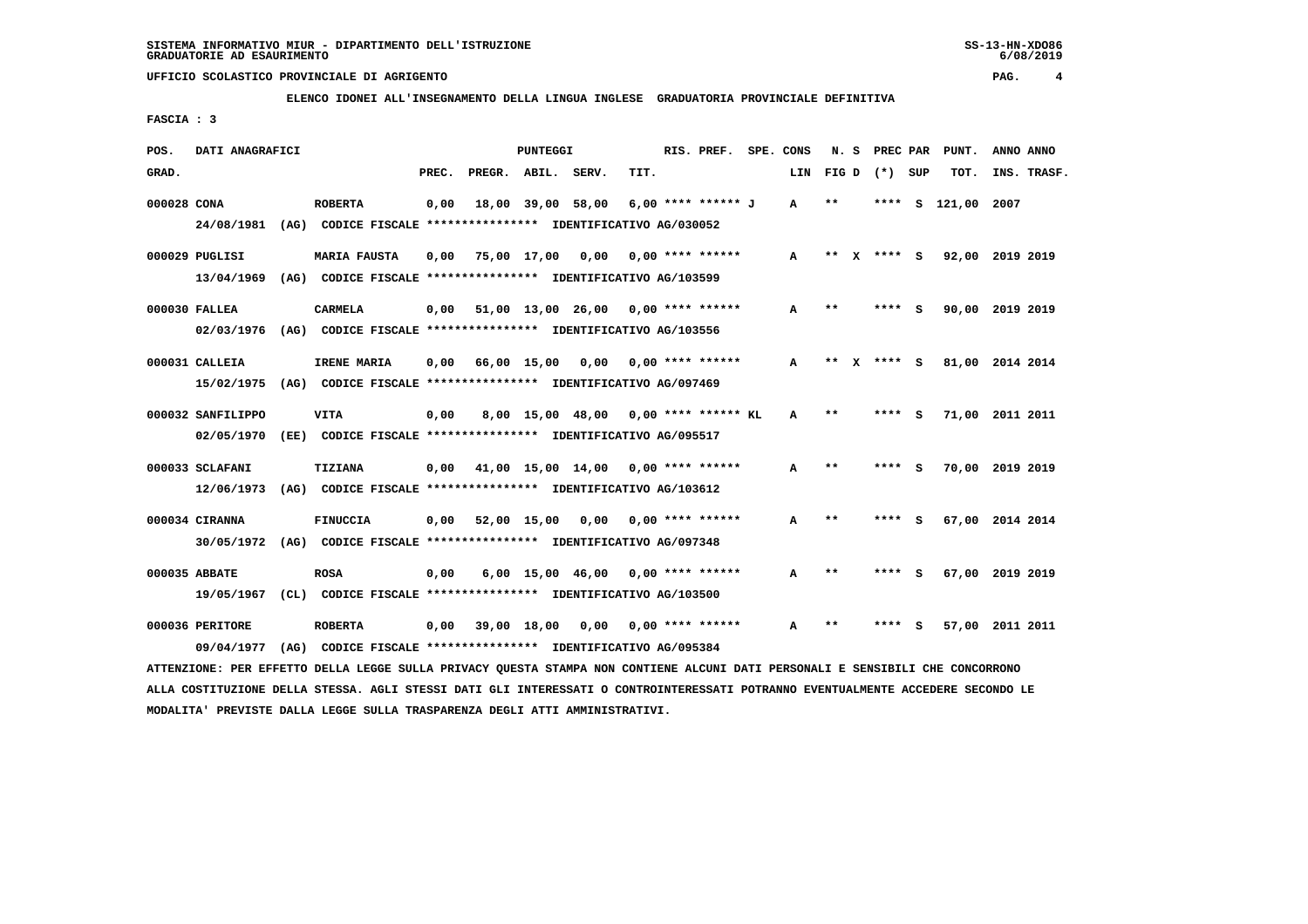**ELENCO IDONEI ALL'INSEGNAMENTO DELLA LINGUA INGLESE GRADUATORIA PROVINCIALE DEFINITIVA**

 **FASCIA : 3**

| POS.  | DATI ANAGRAFICI   |      |                                                               |       |              | <b>PUNTEGGI</b>                |                                       |      | RIS. PREF.         | SPE. CONS |              | N.S   | PREC PAR |     | PUNT.           | ANNO ANNO |             |
|-------|-------------------|------|---------------------------------------------------------------|-------|--------------|--------------------------------|---------------------------------------|------|--------------------|-----------|--------------|-------|----------|-----|-----------------|-----------|-------------|
| GRAD. |                   |      |                                                               | PREC. | PREGR. ABIL. |                                | SERV.                                 | TIT. |                    |           | LIN          | FIG D | $(* )$   | SUP | TOT.            |           | INS. TRASF. |
|       | 000037 MORREALE   |      | VALENTINA                                                     | 0,00  |              | $6,00 \quad 16,00 \quad 24,00$ |                                       |      | $3,00$ **** ****** |           | A            | $* *$ | ****     | - S | 49,00           | 2019 2007 |             |
|       | 30/03/1978        | (AG) | CODICE FISCALE **************** IDENTIFICATIVO AG/029708      |       |              |                                |                                       |      |                    |           |              |       |          |     |                 |           |             |
|       | 000038 MARAGLIANO |      | <b>ROSALBA</b>                                                | 0,00  |              | 12,00 16,00 20,00              |                                       |      | $0.00$ **** ****** |           | A            | $* *$ | ****     | - S | 48,00           | 2019 2019 |             |
|       | 25/02/1973        |      | (AG) CODICE FISCALE **************** IDENTIFICATIVO AG/103578 |       |              |                                |                                       |      |                    |           |              |       |          |     |                 |           |             |
|       | 000039 PECORARO   |      | LAURA                                                         | 0,00  |              | 3,00 16,00 24,00               |                                       |      | $3.00$ **** ****** |           | A            | $* *$ | ****     | s   | 46,00           | 2015 2015 |             |
| т     | 12/11/1978        | (AG) | CODICE FISCALE **************** IDENTIFICATIVO AG/099886      |       |              |                                |                                       |      |                    |           |              |       |          |     |                 |           |             |
|       | 000040 LO PRESTI  |      | <b>CROCIFISSA</b>                                             | 0.00  |              |                                | 17,00 16,00 12,00                     |      | $0.00$ **** ****** |           | А            | $* *$ |          | s   | 45,00           | 2019 2004 |             |
|       | 22/10/1963        |      | (AG) CODICE FISCALE **************** IDENTIFICATIVO AG/027623 |       |              |                                |                                       |      |                    |           |              |       |          |     |                 |           |             |
|       | 000041 DI FALCO   |      | <b>ROSALINDA</b>                                              | 0,00  |              | 30,00 15,00                    | 0,00                                  |      | $0.00$ **** ****** |           | A            | $* *$ |          | s   | 45,00 2019 2019 |           |             |
|       | 25/04/1980        |      | (AG) CODICE FISCALE **************** IDENTIFICATIVO AG/285659 |       |              |                                |                                       |      |                    |           |              |       |          |     |                 |           |             |
|       | 000042 ARCADIPANE |      | <b>GIOVANNA</b>                                               | 0,00  | 12,00 14,00  |                                | 0,00                                  |      | $9,00$ **** ****** |           | А            | $* *$ | **** S   |     | 35,00 2014 2014 |           |             |
|       | 22/05/1969        |      | (AG) CODICE FISCALE **************** IDENTIFICATIVO AG/097313 |       |              |                                |                                       |      |                    |           |              |       |          |     |                 |           |             |
|       |                   |      |                                                               |       |              |                                |                                       |      |                    |           |              |       |          |     |                 |           |             |
|       | 000043 ACCARDI    |      | <b>ELENA</b>                                                  | 0.00  | 16,00 18,00  |                                | 0,00                                  |      | $0.00$ **** ****** |           | A            | $* *$ | ****     | S   | 34,00           | 2002      |             |
|       | 19/05/1977        |      | (AG) CODICE FISCALE **************** IDENTIFICATIVO AG/026589 |       |              |                                |                                       |      |                    |           |              |       |          |     |                 |           |             |
|       | 000044 MERLINO    |      | <b>BENEDETTA</b>                                              | 0,00  |              | 10,00 16,00                    | 0,00                                  |      | $8,00$ **** ****** |           | A            | $* *$ | ****     | S   | 34,00           | 2014 2014 |             |
|       | 17/01/1978        | (AG) | CODICE FISCALE **************** IDENTIFICATIVO AG/097412      |       |              |                                |                                       |      |                    |           |              |       |          |     |                 |           |             |
|       | 000045 CARLETTA   |      | <b>ANNA</b>                                                   | 0.00  |              |                                | $0.00$ 15.00 12.00 6.00 **** ****** J |      |                    |           | $\mathbf{A}$ | **    | ****     | - 5 | 33,00           | 2019 2019 |             |
|       | 11/03/1979        | (CT) | CODICE FISCALE **************** IDENTIFICATIVO AG/103498      |       |              |                                |                                       |      |                    |           |              |       |          |     |                 |           |             |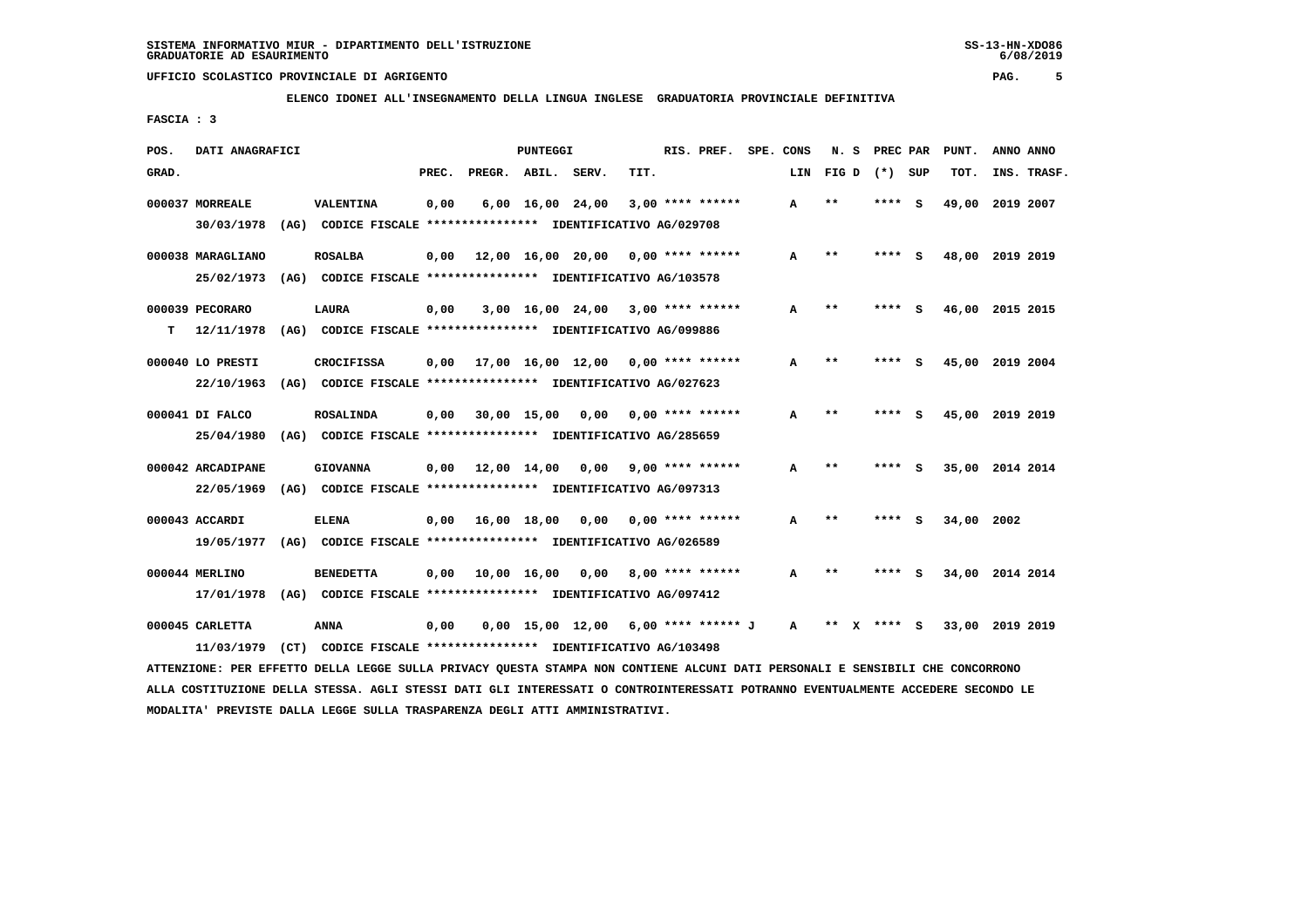**ELENCO IDONEI ALL'INSEGNAMENTO DELLA LINGUA INGLESE GRADUATORIA PROVINCIALE DEFINITIVA**

 **FASCIA : 3**

| POS.  | DATI ANAGRAFICI        |                                                                          |                               | PUNTEGGI           |      |                    | RIS. PREF. | SPE.<br>CONS | N. S                  | PREC PAR |     | PUNT.      | ANNO ANNO       |
|-------|------------------------|--------------------------------------------------------------------------|-------------------------------|--------------------|------|--------------------|------------|--------------|-----------------------|----------|-----|------------|-----------------|
| GRAD. |                        |                                                                          | PREC.                         | PREGR. ABIL. SERV. |      | TIT.               |            | LIN          | FIG D                 | $(*)$    | SUP | TOT.       | INS. TRASF.     |
|       | 000046 FIORENTINO      | <b>ANTONIETTA</b>                                                        | 0,00                          | 3,00 15,00 14,00   |      | $0.00$ **** ****** |            | A            | $* *$                 | ****     | - S | 32,00 2002 |                 |
|       | 23/01/1960             | (AG) CODICE FISCALE **************** IDENTIFICATIVO AG/026388            |                               |                    |      |                    |            |              |                       |          |     |            |                 |
|       | 000047 SARDO CARDALANO | <b>ROSA</b>                                                              | 0,00                          | 9,00 14,00         | 8,00 | $0.00$ **** ****** |            | A            | $* *$                 | ****     | - S |            | 31,00 2014 2014 |
|       |                        | 12/03/1965 (AG) CODICE FISCALE *************** IDENTIFICATIVO AG/097474  |                               |                    |      |                    |            |              |                       |          |     |            |                 |
|       | 000048 COSTANZA        | <b>GIOVANNA</b>                                                          | $0,00$ $14,00$ $16,00$        |                    | 0.00 | $0.00$ **** ****** |            | A            | $* *$                 | ****     | - S | 30,00      | 2011 2011       |
|       |                        | 06/01/1971 (AG) CODICE FISCALE *************** IDENTIFICATIVO AG/095525  |                               |                    |      |                    |            |              |                       |          |     |            |                 |
|       | 000049 CIACCIO         | LILIA                                                                    | $0,00$ $14,00$ $16,00$        |                    | 0,00 | $0.00$ **** ****** |            | A            | $***$<br>$\mathbf{x}$ | **** S   |     |            | 30,00 2014 2014 |
|       | 07/06/1967             | (AG) CODICE FISCALE **************** IDENTIFICATIVO AG/097342            |                               |                    |      |                    |            |              |                       |          |     |            |                 |
|       | 000050 MANCUSO         | <b>ALFONSO</b>                                                           | $0.00$ $12.00$ $15.00$        |                    | 0,00 | $3,00$ **** ****** |            | A            | $* *$                 | **** S   |     | 30,00      | 2019 2019       |
|       | 08/11/1978             | (AG) CODICE FISCALE **************** IDENTIFICATIVO AG/103576            |                               |                    |      |                    |            |              |                       |          |     |            |                 |
|       | 000051 BUTERA          | LAURA                                                                    | $0,00$ $12,00$ $14,00$ $2,00$ |                    |      | $0.00$ **** ****** |            | A            | $* *$                 | ****     | - S |            | 28,00 2003 2003 |
|       | 21/05/1970             | (AG) CODICE FISCALE **************** IDENTIFICATIVO AG/027189            |                               |                    |      |                    |            |              |                       |          |     |            |                 |
|       | 000052 VACCARELLO      | <b>CARMELA</b>                                                           | 0,00                          | $9,00 \quad 16,00$ | 0.00 | $3,00$ **** ****** |            | A            | $* *$                 | ****     | - S |            | 28,00 2011 2011 |
|       | 29/08/1975             | (EE) CODICE FISCALE **************** IDENTIFICATIVO AG/095600            |                               |                    |      |                    |            |              |                       |          |     |            |                 |
|       | 000053 GALVANO         | <b>FRANCA</b>                                                            | 0,00                          | $6,00$ 16,00       | 0,00 | $6,00$ **** ****** |            | A            | **                    | **** S   |     |            | 28,00 2011 2011 |
|       |                        | 27/02/1972 (AG) CODICE FISCALE *************** IDENTIFICATIVO AG/095552  |                               |                    |      |                    |            |              |                       |          |     |            |                 |
|       | 000054 CASTELLINO      | <b>GIUSEPPINA</b>                                                        | 0,00                          | 3,00 16,00         | 0,00 | $9,00$ **** ****** |            | А            | **                    |          |     |            | 28,00 2014 2014 |
|       |                        | 17/12/1974 (AG) CODICE FISCALE **************** IDENTIFICATIVO AG/097338 |                               |                    |      |                    |            |              |                       |          |     |            |                 |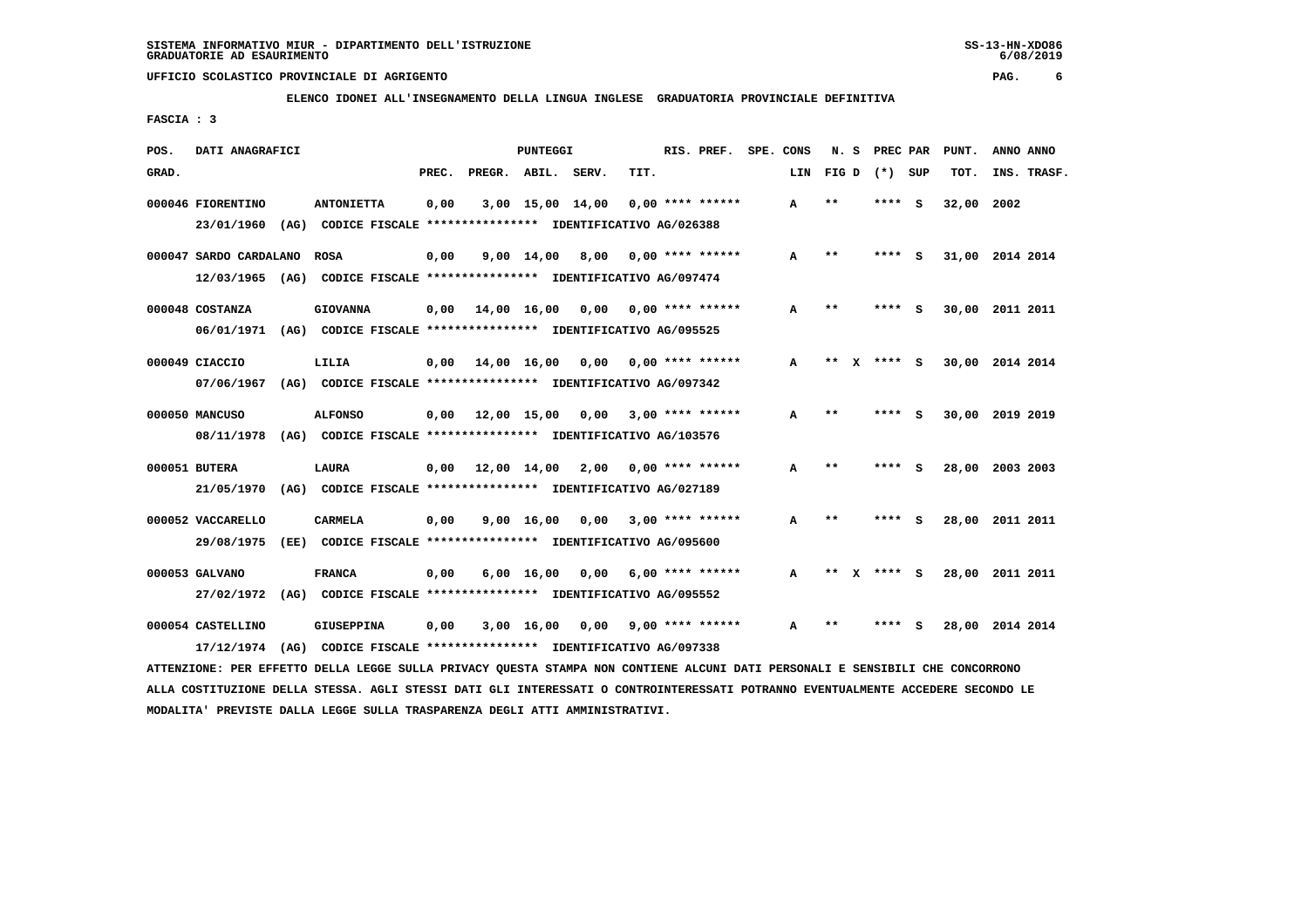**ELENCO IDONEI ALL'INSEGNAMENTO DELLA LINGUA INGLESE GRADUATORIA PROVINCIALE DEFINITIVA**

 **FASCIA : 3**

| POS.  | DATI ANAGRAFICI   |                                                                                                                               |       |                  | PUNTEGGI     |                                   |      | RIS. PREF. SPE. CONS |     |              |              | N. S PREC PAR   | PUNT.           | ANNO ANNO |             |
|-------|-------------------|-------------------------------------------------------------------------------------------------------------------------------|-------|------------------|--------------|-----------------------------------|------|----------------------|-----|--------------|--------------|-----------------|-----------------|-----------|-------------|
| GRAD. |                   |                                                                                                                               | PREC. | PREGR. ABIL.     |              | SERV.                             | TIT. |                      | LIN |              |              | FIG D $(*)$ SUP | TOT.            |           | INS. TRASF. |
|       | 000055 CALDERONE  | <b>MIRIAM ANTONE</b>                                                                                                          | 0.00  |                  | 9,00 17,00   | 0.00                              |      | $0.00$ **** ******   | A   | **           | x            | $***$ S         | 26,00           | 2011 2011 |             |
|       | 23/04/1973        | (PA) CODICE FISCALE **************** IDENTIFICATIVO AG/095347                                                                 |       |                  |              |                                   |      |                      |     |              |              |                 |                 |           |             |
|       | 000056 BUSCEMI    | MARGHERITA RI                                                                                                                 | 0,00  | 12,00 14,00      |              | 0,00                              |      | $0.00$ **** ******   | A   | $***$        |              | **** S          | 26,00 2014      |           |             |
|       | 30/06/1976        | (EE) CODICE FISCALE **************** IDENTIFICATIVO AG/099441                                                                 |       |                  |              |                                   |      |                      |     |              |              |                 |                 |           |             |
|       | 000057 CIRAFISI   | <b>FRANCESCA</b>                                                                                                              | 0,00  |                  |              | 6,00 17,00 0,00                   |      | $3,00$ **** ******   | A   | $***$        | $\mathbf{x}$ | $***$ S         | 26,00 2019 2019 |           |             |
|       | 11/07/1966        | (AG) CODICE FISCALE **************** IDENTIFICATIVO AG/103529                                                                 |       |                  |              |                                   |      |                      |     |              |              |                 |                 |           |             |
|       | 000058 DI GRIGOLI | MARIA CRISTIN                                                                                                                 | 0,00  |                  |              | 10,00 15,00 0,00 0,00 **** ****** |      |                      | A   | $**$         |              | **** S          | 25,00 2005 2005 |           |             |
|       | 25/12/1972        | (AG) CODICE FISCALE **************** IDENTIFICATIVO AG/028797                                                                 |       |                  |              |                                   |      |                      |     |              |              |                 |                 |           |             |
|       | 000059 MERULLA    | <b>GIUSEPPINA</b>                                                                                                             | 0,00  |                  | $3,00$ 16,00 | 0,00                              |      | $6.00$ **** ******   | A   | **           |              |                 | 25,00 2014 2014 |           |             |
|       | 21/04/1967        | (EE) CODICE FISCALE **************** IDENTIFICATIVO AG/097534                                                                 |       |                  |              |                                   |      |                      |     |              |              |                 |                 |           |             |
|       | 000060 CAMMALLERI | <b>DOMENICA</b>                                                                                                               | 0,00  | 12,00 13,00 0,00 |              |                                   |      | $0.00$ **** ****** L | A   | $**$         |              | ****            | 25,00 2019      |           |             |
|       | 04/02/1971        | (AG) CODICE FISCALE **************** IDENTIFICATIVO AG/022060                                                                 |       |                  |              |                                   |      |                      |     |              |              |                 |                 |           |             |
|       | 000061 RUSSELLO   | <b>STEFANIA</b>                                                                                                               | 0,00  |                  | 6,00 18,00   |                                   |      |                      | A   | $***$        |              | **** S          | 24,00 2014 2014 |           |             |
|       | 23/06/1977        | (AG) CODICE FISCALE **************** IDENTIFICATIVO AG/097456                                                                 |       |                  |              |                                   |      |                      |     |              |              |                 |                 |           |             |
|       | 000062 CASTELLI   | <b>FRANCA</b>                                                                                                                 | 0,00  |                  | $9,00$ 15,00 | 0,00                              |      | $0.00$ **** ******   | A   | $\star\star$ | x            | **** S          | 24,00 2019 2019 |           |             |
|       | 25/10/1976        | (AG) CODICE FISCALE **************** IDENTIFICATIVO AG/103522                                                                 |       |                  |              |                                   |      |                      |     |              |              |                 |                 |           |             |
|       | $000063$ SICILIA  | <b>ROSALBA</b>                                                                                                                | 0,00  |                  |              | $6,00$ 15,00 2,00                 |      | $0.00$ **** ******   | A   | $***$        |              | **** S          | 23,00 2014 2003 |           |             |
|       | 01/10/1976        | (AG) CODICE FISCALE **************** IDENTIFICATIVO AG/027115                                                                 |       |                  |              |                                   |      |                      |     |              |              |                 |                 |           |             |
|       |                   | ATTENZIONE: PER EFFETTO DELLA LEGGE SULLA PRIVACY QUESTA STAMPA NON CONTIENE ALCUNI DATI PERSONALI E SENSIBILI CHE CONCORRONO |       |                  |              |                                   |      |                      |     |              |              |                 |                 |           |             |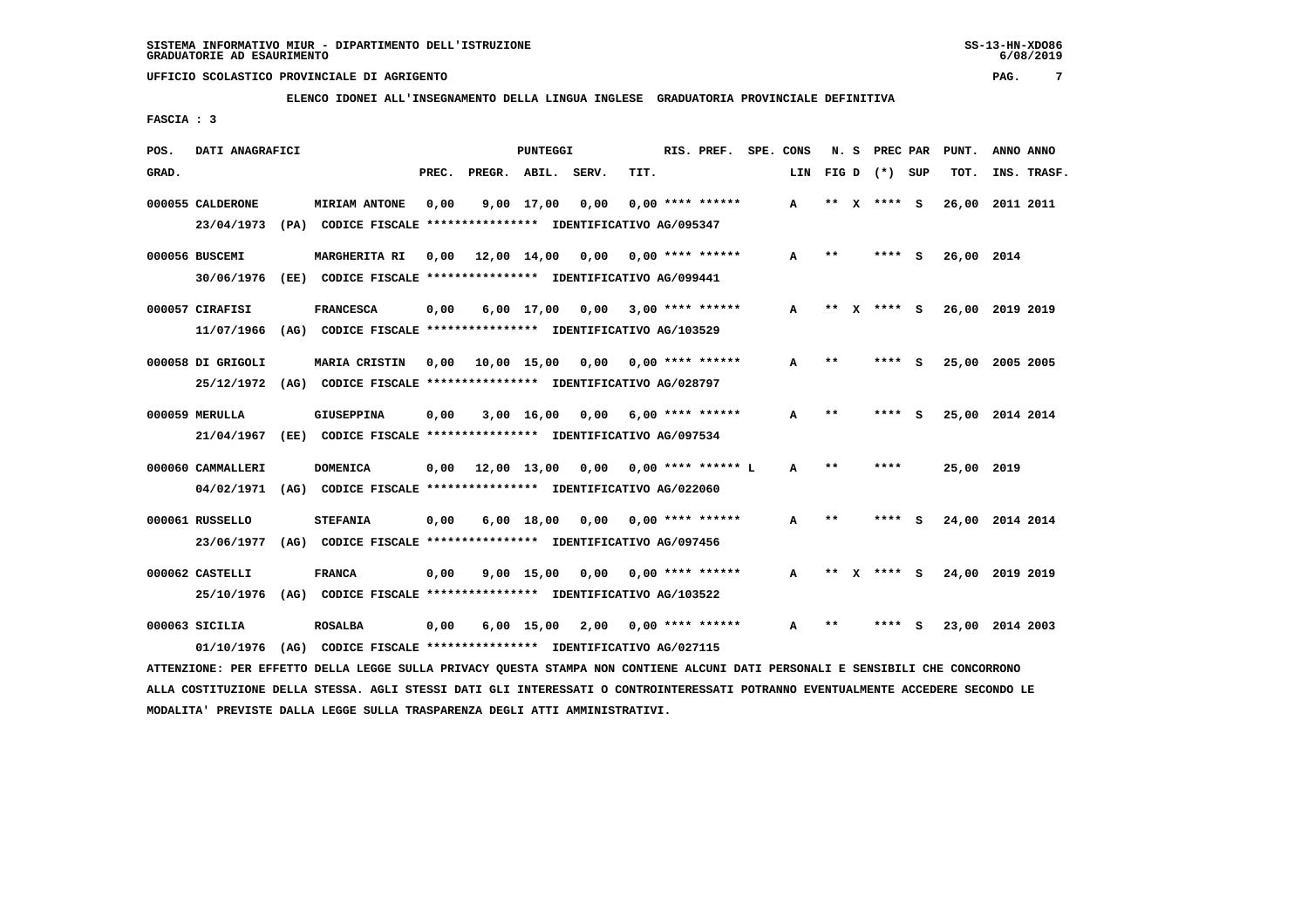**ELENCO IDONEI ALL'INSEGNAMENTO DELLA LINGUA INGLESE GRADUATORIA PROVINCIALE DEFINITIVA**

 **FASCIA : 3**

| POS.         | DATI ANAGRAFICI    |                                                                                                                               |       |              | PUNTEGGI           |                                    |      | RIS. PREF.              | SPE. CONS |     | N. S  | PREC PAR    |     | PUNT.           | ANNO ANNO |             |
|--------------|--------------------|-------------------------------------------------------------------------------------------------------------------------------|-------|--------------|--------------------|------------------------------------|------|-------------------------|-----------|-----|-------|-------------|-----|-----------------|-----------|-------------|
| GRAD.        |                    |                                                                                                                               | PREC. | PREGR. ABIL. |                    | SERV.                              | TIT. |                         |           | LIN |       | FIG D $(*)$ | SUP | TOT.            |           | INS. TRASF. |
|              | 000064 TRAPANI     | <b>STEFANO</b>                                                                                                                | 0,00  |              | $6,00$ 17,00       | 0.00                               |      | $0.00$ **** ******      |           | A   | $**$  | ****        |     | 23,00 2014 2014 |           |             |
|              | 24/10/1973         | (EE) CODICE FISCALE **************** IDENTIFICATIVO AG/097545                                                                 |       |              |                    |                                    |      |                         |           |     |       |             |     |                 |           |             |
|              | 000065 SABINA      | ANNA                                                                                                                          | 0,00  |              | $6,00 \quad 16,00$ | 0,00                               |      | $0.00$ **** ******      |           | A   | **    | ****        | - 5 | 22,00 2002      |           |             |
|              | 27/12/1969         | (PA) CODICE FISCALE **************** IDENTIFICATIVO AG/026570                                                                 |       |              |                    |                                    |      |                         |           |     |       |             |     |                 |           |             |
| 000066 PETIX |                    | <b>SIMONA</b>                                                                                                                 | 0,00  |              | $6,00 \quad 16,00$ | 0,00                               |      | $0.00$ **** ******      |           | A   | $**$  | **** S      |     | 22,00 2007      |           |             |
|              |                    | 20/07/1973 (AG) CODICE FISCALE *************** IDENTIFICATIVO AG/026364                                                       |       |              |                    |                                    |      |                         |           |     |       |             |     |                 |           |             |
|              | 000067 DI GIOVANNI | MARIA CARMELA                                                                                                                 | 0,00  |              |                    | $7,00$ 15,00 0,00 0,00 **** ****** |      |                         |           | A   | $**$  | ****        | - 5 | 22,00 2014 2014 |           |             |
|              | 12/03/1979         | (AG) CODICE FISCALE **************** IDENTIFICATIVO AG/097328                                                                 |       |              |                    |                                    |      |                         |           |     |       |             |     |                 |           |             |
|              | 000068 MARTURANA   | LAURA                                                                                                                         | 0,00  | 10,00        |                    | $0,00$ 12,00 0,00 **** ******      |      |                         |           | A   | $***$ | ****        | s   | 22,00 2019 2019 |           |             |
| т            | 01/11/1978         | (AG) CODICE FISCALE **************** IDENTIFICATIVO AG/103580                                                                 |       |              |                    |                                    |      |                         |           |     |       |             |     |                 |           |             |
|              | 000069 PUCCIO      | <b>ROSARIA</b>                                                                                                                | 0,00  |              | $6,00$ 15,00       | 0,00                               |      | $0.00$ **** ******      |           | A   | $**$  | ****        | - S | 21,00 2002      |           |             |
|              | 16/07/1976         | (AG) CODICE FISCALE **************** IDENTIFICATIVO AG/026562                                                                 |       |              |                    |                                    |      |                         |           |     |       |             |     |                 |           |             |
| 000070 AGATI |                    | <b>SANTINA</b>                                                                                                                | 0,00  |              |                    | $6,00 \quad 15,00 \quad 0,00$      |      | $0.00$ **** ******      |           | A   | **    | ****        |     | 21,00 2007 2007 |           |             |
|              | 02/01/1962         | (AG) CODICE FISCALE **************** IDENTIFICATIVO AG/030401                                                                 |       |              |                    |                                    |      |                         |           |     |       |             |     |                 |           |             |
|              | 000071 FERRANTE    | <b>SALVATORE</b>                                                                                                              | 0,00  |              | $6,00$ 15,00       |                                    |      | $0,00$ 0,00 **** ****** |           | A   |       | ** $X$ **** |     | 21,00 2007 2007 |           |             |
|              | 06/09/1972         | (AG) CODICE FISCALE **************** IDENTIFICATIVO AG/029775                                                                 |       |              |                    |                                    |      |                         |           |     |       |             |     |                 |           |             |
|              | 000072 PURPURA     | <b>SILVANA GABRI</b>                                                                                                          | 0,00  |              | 3,00 18,00         | 0,00                               |      | $0.00$ **** ******      |           | A   | $***$ | ****        | s   | 21,00 2011 2011 |           |             |
|              | 27/10/1967         | (EE) CODICE FISCALE *************** IDENTIFICATIVO AG/095354                                                                  |       |              |                    |                                    |      |                         |           |     |       |             |     |                 |           |             |
|              |                    | ATTENZIONE: PER EFFETTO DELLA LEGGE SULLA PRIVACY QUESTA STAMPA NON CONTIENE ALCUNI DATI PERSONALI E SENSIBILI CHE CONCORRONO |       |              |                    |                                    |      |                         |           |     |       |             |     |                 |           |             |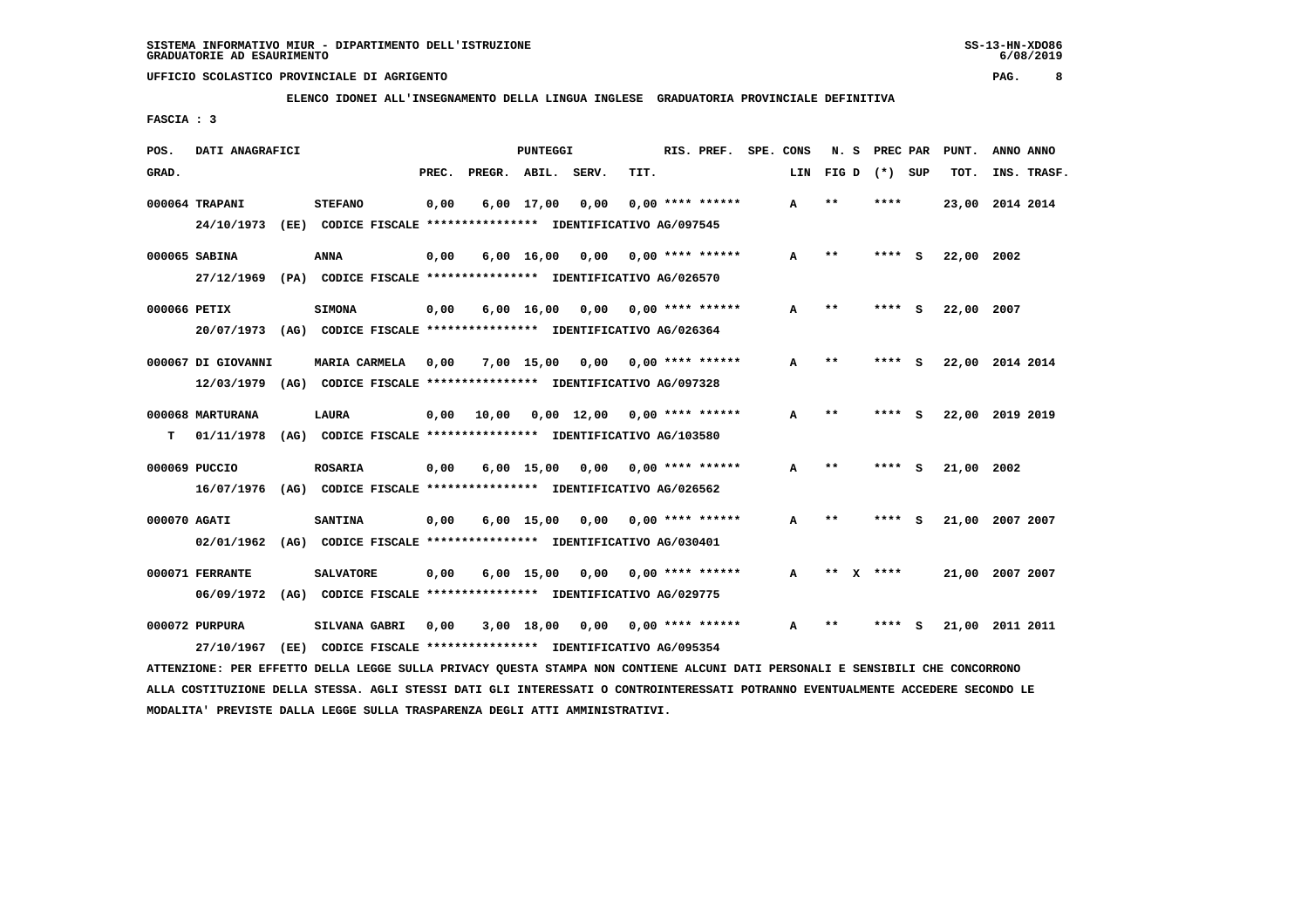**ELENCO IDONEI ALL'INSEGNAMENTO DELLA LINGUA INGLESE GRADUATORIA PROVINCIALE DEFINITIVA**

 **FASCIA : 3**

| POS.         | DATI ANAGRAFICI     |                                                                                                                               |       |              | <b>PUNTEGGI</b>    |                                    |      | RIS. PREF.                | SPE. CONS    | N. S         | PREC PAR        |     | PUNT.           | ANNO ANNO |             |
|--------------|---------------------|-------------------------------------------------------------------------------------------------------------------------------|-------|--------------|--------------------|------------------------------------|------|---------------------------|--------------|--------------|-----------------|-----|-----------------|-----------|-------------|
| GRAD.        |                     |                                                                                                                               | PREC. | PREGR. ABIL. |                    | SERV.                              | TIT. |                           | LIN          |              | FIG D $(*)$ SUP |     | TOT.            |           | INS. TRASF. |
| 000073 TAIBI |                     | <b>CARMELA</b>                                                                                                                | 0,00  |              | $6,00$ 15,00       | 0,00                               |      | $0.00$ **** ******        | A            | **           | ****            | - S | 21,00           | 2016 2007 |             |
|              |                     | 13/11/1968 (AG) CODICE FISCALE *************** IDENTIFICATIVO AG/030129                                                       |       |              |                    |                                    |      |                           |              |              |                 |     |                 |           |             |
|              | 000074 VELLA        | MARGHERITA DO                                                                                                                 | 0,00  |              | $6,00$ 15,00       | 0,00                               |      | $0.00$ **** ******        | A            |              | ** x **** s     |     | 21,00 2019 2007 |           |             |
|              |                     | 05/06/1970 (AG) CODICE FISCALE *************** IDENTIFICATIVO AG/030136                                                       |       |              |                    |                                    |      |                           |              |              |                 |     |                 |           |             |
|              | 000075 CACCIATORE   | FEDERICA DOMI                                                                                                                 | 0,00  |              |                    | $6,00$ 15,00 0,00 0,00 **** ****** |      |                           | A            | $* *$        | **** S          |     | 21,00 2019 2019 |           |             |
|              |                     | 18/10/1976 (CL) CODICE FISCALE *************** IDENTIFICATIVO AG/103515                                                       |       |              |                    |                                    |      |                           |              |              |                 |     |                 |           |             |
|              | 000076 CIRAMI       | <b>MARIA ANTONEL</b>                                                                                                          | 0,00  |              |                    | $5,00$ 16,00 0,00 0,00 **** ****** |      |                           | A            | $* *$        | **** S          |     | 21,00 2019 2019 |           |             |
|              |                     | 16/03/1971 (AG) CODICE FISCALE *************** IDENTIFICATIVO AG/103636                                                       |       |              |                    |                                    |      |                           |              |              |                 |     |                 |           |             |
|              | 000077 LIUZZA       | <b>GIOVANNA</b>                                                                                                               | 0,00  |              | $6,00 \quad 14,00$ | 0,00                               |      | $0.00$ **** ******        | A            | $* *$        |                 |     | 20,00 2000      |           |             |
|              | 29/05/1968          | (AG) CODICE FISCALE *************** IDENTIFICATIVO AG/021320                                                                  |       |              |                    |                                    |      |                           |              |              |                 |     |                 |           |             |
|              | 000078 GENOVA       | ALFONSA FRANC                                                                                                                 | 0,00  |              |                    | 3,00 15,00 2,00                    |      | $0.00$ **** ****** KL     | $\mathbf{A}$ | $\star\star$ | **** S          |     | 20,00 2011 2011 |           |             |
|              |                     | 02/05/1963 (AG) CODICE FISCALE *************** IDENTIFICATIVO AG/095376                                                       |       |              |                    |                                    |      |                           |              |              |                 |     |                 |           |             |
|              | 000079 TUTTOLOMONDO | DANIELA                                                                                                                       | 0,00  |              | 3,00 17,00         |                                    |      | $0,00$ $0,00$ **** ****** | A            | $***$        | **** S          |     | 20,00 2011 2011 |           |             |
|              |                     | 30/09/1974 (AG) CODICE FISCALE *************** IDENTIFICATIVO AG/095440                                                       |       |              |                    |                                    |      |                           |              |              |                 |     |                 |           |             |
|              | 000080 CIMINO       | <b>EPIFANIA</b>                                                                                                               | 0,00  |              | $6,00 \quad 14,00$ | 0,00                               |      | $0.00$ **** ****** KL     | A            | **           | **** S          |     | 20,00 2014 2014 |           |             |
|              |                     | 18/12/1970 (AG) CODICE FISCALE *************** IDENTIFICATIVO AG/097344                                                       |       |              |                    |                                    |      |                           |              |              |                 |     |                 |           |             |
|              | 000081 SIMONARO     | <b>GIUSEPPINA</b>                                                                                                             | 0,00  |              | 3,00 16,00         | 0,00                               |      | $0.00$ **** ******        | A            | $\star\star$ | ****            | - 5 | 19,00 2002      |           |             |
|              | 22/11/1958          | (AG) CODICE FISCALE **************** IDENTIFICATIVO AG/026664                                                                 |       |              |                    |                                    |      |                           |              |              |                 |     |                 |           |             |
|              |                     | ATTENZIONE: PER EFFETTO DELLA LEGGE SULLA PRIVACY OUESTA STAMPA NON CONTIENE ALCUNI DATI PERSONALI E SENSIBILI CHE CONCORRONO |       |              |                    |                                    |      |                           |              |              |                 |     |                 |           |             |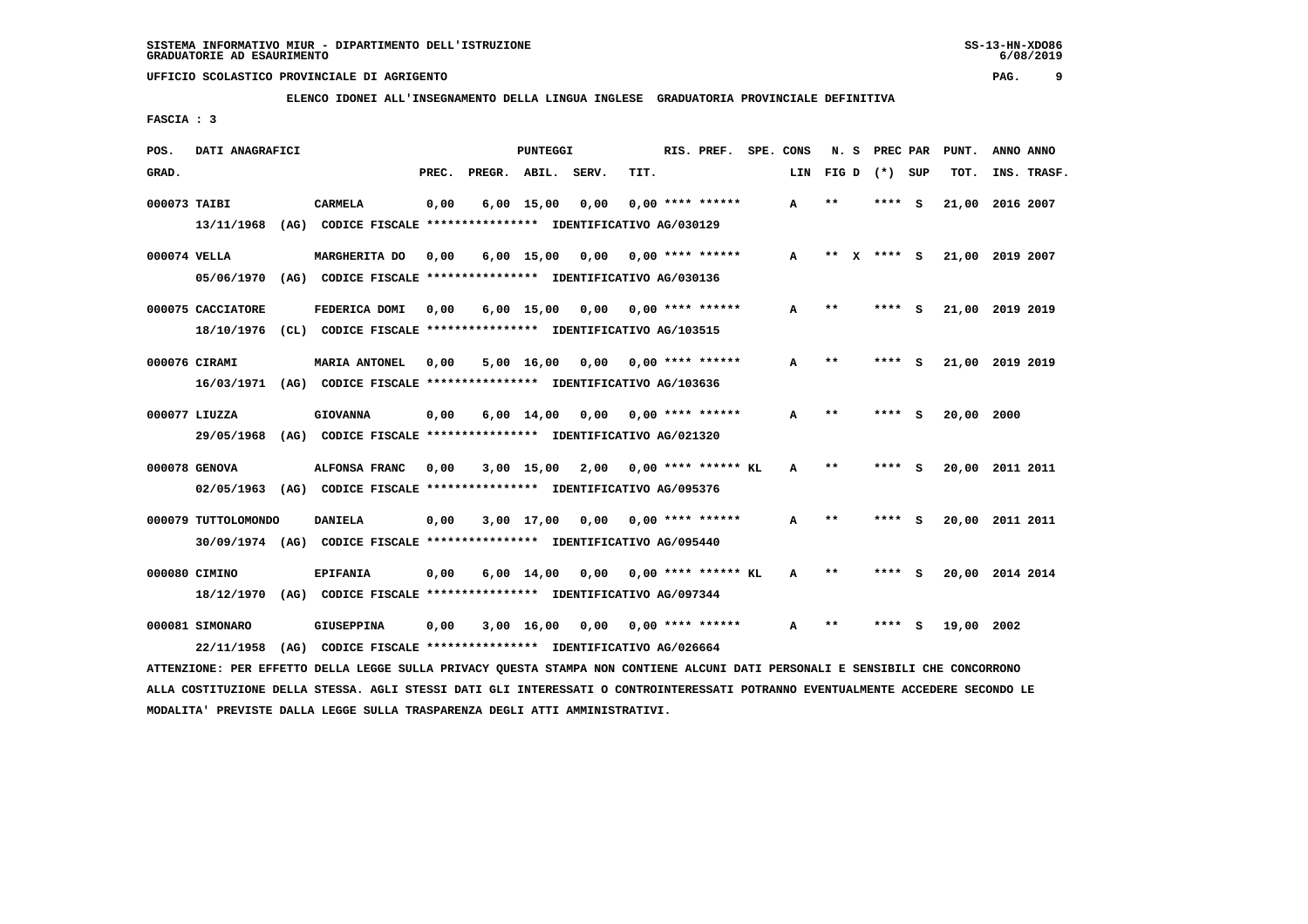**ELENCO IDONEI ALL'INSEGNAMENTO DELLA LINGUA INGLESE GRADUATORIA PROVINCIALE DEFINITIVA**

 **FASCIA : 3**

| POS.        | DATI ANAGRAFICI    |      |                                                                                                                               |       |              | PUNTEGGI     |       |      | RIS. PREF.            | SPE. CONS |     | N.S   |   | PREC PAR        |     | PUNT.           | ANNO ANNO |             |
|-------------|--------------------|------|-------------------------------------------------------------------------------------------------------------------------------|-------|--------------|--------------|-------|------|-----------------------|-----------|-----|-------|---|-----------------|-----|-----------------|-----------|-------------|
| GRAD.       |                    |      |                                                                                                                               | PREC. | PREGR. ABIL. |              | SERV. | TIT. |                       |           | LIN |       |   | FIG D $(*)$ SUP |     | TOT.            |           | INS. TRASF. |
|             | 000082 GRILLO      |      | <b>DOMENICA</b>                                                                                                               | 0,00  |              | $3,00$ 16,00 | 0,00  |      | $0.00$ **** ******    |           | A   | $**$  |   | ****            | S   | 19,00           | 2007 2007 |             |
|             | 31/07/1976         |      | (AG) CODICE FISCALE **************** IDENTIFICATIVO AG/030378                                                                 |       |              |              |       |      |                       |           |     |       |   |                 |     |                 |           |             |
|             | 000083 ARNONE      |      | <b>GIUSEPPE</b>                                                                                                               | 0,00  |              | $3,00$ 16,00 | 0,00  |      | $0.00$ **** ****** KL |           | A   | $***$ | x | **** S          |     | 19,00 2007 2007 |           |             |
|             | 22/11/1968         |      | (AG) CODICE FISCALE **************** IDENTIFICATIVO AG/029802                                                                 |       |              |              |       |      |                       |           |     |       |   |                 |     |                 |           |             |
|             | 000084 MILIZIANO   |      | MARIALETIZIA                                                                                                                  | 0,00  |              | $3,00$ 16,00 | 0,00  |      | $0.00$ **** ******    |           | A   | $**$  |   | ****            | - S | 19,00 2007 2007 |           |             |
|             | 23/12/1977         |      | (AG) CODICE FISCALE **************** IDENTIFICATIVO AG/029822                                                                 |       |              |              |       |      |                       |           |     |       |   |                 |     |                 |           |             |
|             | 000085 CUCCHIARA   |      | <b>CALOGERA</b>                                                                                                               | 0,00  |              | 3,00 16,00   | 0,00  |      | $0.00$ **** ******    |           | A   | $* *$ |   | ****            | - 5 | 19,00 2007 2007 |           |             |
|             | 28/12/1975         |      | (AG) CODICE FISCALE **************** IDENTIFICATIVO AG/029781                                                                 |       |              |              |       |      |                       |           |     |       |   |                 |     |                 |           |             |
|             | 000086 CASALICCHIO |      | LUIGIA                                                                                                                        | 0,00  |              | $3,00$ 16,00 | 0,00  |      | $0.00$ **** ******    |           | А   | **    |   | ****            | s   | 19,00 2014 2014 |           |             |
|             | 14/11/1964         |      | (AG) CODICE FISCALE **************** IDENTIFICATIVO AG/097337                                                                 |       |              |              |       |      |                       |           |     |       |   |                 |     |                 |           |             |
| 000087 LUPO |                    |      | <b>ANGELA</b>                                                                                                                 | 0,00  |              | 0.00 16.00   | 0,00  |      | $3,00$ **** ******    |           | A   | **    |   | ****            | - S | 19,00 2019 2019 |           |             |
|             | 06/10/1975         |      | (AG) CODICE FISCALE **************** IDENTIFICATIVO AG/103575                                                                 |       |              |              |       |      |                       |           |     |       |   |                 |     |                 |           |             |
|             | 000088 SCERRA      |      | <b>CALOGERA</b>                                                                                                               | 0,00  |              | $3,00$ 15,00 | 0.00  |      | $0.00$ **** ******    |           | A   | $* *$ |   | ****            | - 5 | 18,00 2004 2004 |           |             |
|             | 03/03/1965         |      | (AG) CODICE FISCALE **************** IDENTIFICATIVO AG/027708                                                                 |       |              |              |       |      |                       |           |     |       |   |                 |     |                 |           |             |
|             | 000089 TORCOLESE   |      | <b>ANTONINA</b>                                                                                                               | 0,00  |              | 3,00 15,00   | 0,00  |      | $0.00$ **** ******    |           | A   | $***$ |   | ****            | - S | 18,00 2007 2007 |           |             |
|             | 05/02/1961         |      | (AG) CODICE FISCALE **************** IDENTIFICATIVO AG/029748                                                                 |       |              |              |       |      |                       |           |     |       |   |                 |     |                 |           |             |
|             | 000090 CUFFARO     |      | <b>CROCE</b>                                                                                                                  | 0,00  |              | $3,00$ 15,00 | 0,00  |      | $0.00$ **** ******    |           | A   | $***$ |   | ****            | s   | 18,00 2007 2007 |           |             |
|             | 22/03/1977         | (EE) | CODICE FISCALE **************** IDENTIFICATIVO AG/029794                                                                      |       |              |              |       |      |                       |           |     |       |   |                 |     |                 |           |             |
|             |                    |      | ATTENZIONE: PER EFFETTO DELLA LEGGE SULLA PRIVACY QUESTA STAMPA NON CONTIENE ALCUNI DATI PERSONALI E SENSIBILI CHE CONCORRONO |       |              |              |       |      |                       |           |     |       |   |                 |     |                 |           |             |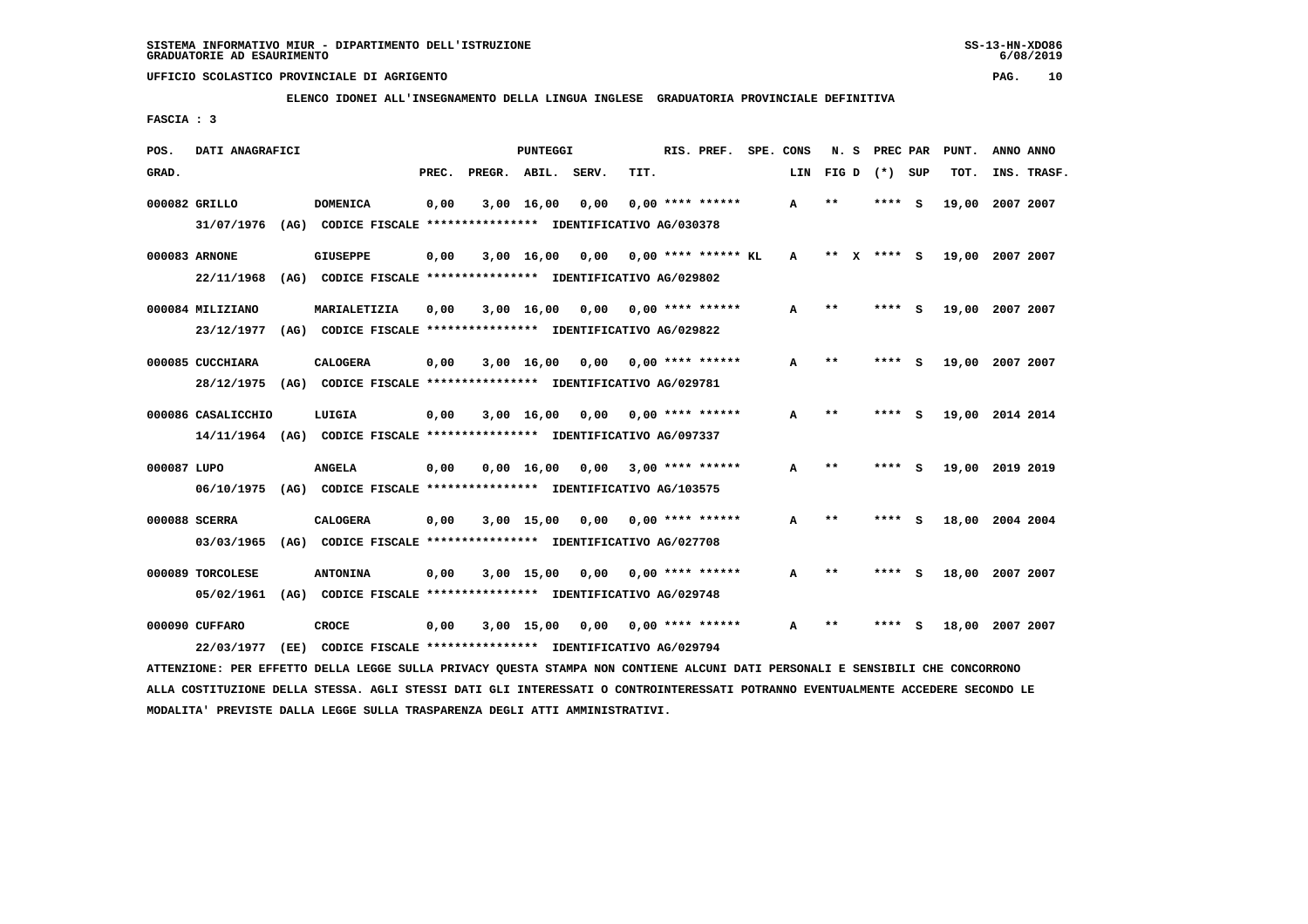**ELENCO IDONEI ALL'INSEGNAMENTO DELLA LINGUA INGLESE GRADUATORIA PROVINCIALE DEFINITIVA**

 **FASCIA : 3**

| POS.         | DATI ANAGRAFICI |      |                                                                         |       |                    | PUNTEGGI           |      |      | RIS. PREF.                | SPE. CONS |              | N. S  |   | PREC PAR        |          | PUNT.      | ANNO ANNO       |
|--------------|-----------------|------|-------------------------------------------------------------------------|-------|--------------------|--------------------|------|------|---------------------------|-----------|--------------|-------|---|-----------------|----------|------------|-----------------|
| GRAD.        |                 |      |                                                                         | PREC. | PREGR. ABIL. SERV. |                    |      | TIT. |                           |           | LIN          |       |   | FIG D $(*)$ SUP |          | TOT.       | INS. TRASF.     |
|              | 000091 CANNELLA |      | <b>MARIA GIOVANN</b>                                                    | 0,00  |                    | $3,00$ 15,00       | 0,00 |      | $0.00$ **** ******        |           | A            | $* *$ |   | ****            | - S      |            | 18,00 2019 2019 |
|              | 29/04/1975      |      | (AG) CODICE FISCALE **************** IDENTIFICATIVO AG/103518           |       |                    |                    |      |      |                           |           |              |       |   |                 |          |            |                 |
| 000092 PATTI |                 |      | <b>TIZIANA</b>                                                          | 0,00  |                    | 3,00 15,00         | 0,00 |      | $0.00$ **** ******        |           | A            | $**$  |   | ****            | - S      |            | 18,00 2019 2019 |
|              | 26/06/1979      |      | (AG) CODICE FISCALE **************** IDENTIFICATIVO AG/103589           |       |                    |                    |      |      |                           |           |              |       |   |                 |          |            |                 |
|              | 000093 CANNELLA |      | MARIA CONCETT                                                           | 0.00  |                    | $3,00$ 14,00       |      |      | $0,00$ $0,00$ **** ****** |           | A            | $* *$ |   | ****            |          | 17,00 2014 |                 |
| т            |                 |      | 22/03/1974 (TP) CODICE FISCALE *************** IDENTIFICATIVO AG/098231 |       |                    |                    |      |      |                           |           |              |       |   |                 |          |            |                 |
| 000094 DENI  |                 |      | <b>SANTINA</b>                                                          | 0,00  |                    | 0.00 10.00         | 0.00 |      | $6.00$ **** ****** KL     |           | $\mathbf{A}$ | $* *$ | x | ****            |          |            | 16,00 2014 2005 |
|              | 29/05/1970      |      | (AG) CODICE FISCALE **************** IDENTIFICATIVO AG/028654           |       |                    |                    |      |      |                           |           |              |       |   |                 |          |            |                 |
|              | 000095 MAUCERI  |      | <b>ERINA</b>                                                            | 0,00  |                    | $0,00$ 16,00       | 0,00 |      | $0.00$ **** ******        |           | A            | $**$  |   | ****            | <b>S</b> |            | 16,00 2019 2005 |
|              | 21/10/1962      |      | (EE) CODICE FISCALE **************** IDENTIFICATIVO AG/028718           |       |                    |                    |      |      |                           |           |              |       |   |                 |          |            |                 |
|              | 000096 TARARA'  |      | MARGHERITA                                                              | 0.00  |                    | $0.00$ 13.00       | 2,00 |      | $0.00$ **** ******        |           | A            | $* *$ |   | ****            | - S      | 15,00      | 2007            |
|              | 17/03/1975      |      | (AG) CODICE FISCALE **************** IDENTIFICATIVO AG/021970           |       |                    |                    |      |      |                           |           |              |       |   |                 |          |            |                 |
|              | 000097 LOGGIA   |      | <b>ROSARIA</b>                                                          | 0,00  |                    | $0.00$ 15.00       | 0,00 |      | $0.00$ **** ******        |           | A            | $* *$ |   | ****            | - S      | 15,00 2011 |                 |
| т            | 23/11/1973      |      | (EE) CODICE FISCALE **************** IDENTIFICATIVO AG/026534           |       |                    |                    |      |      |                           |           |              |       |   |                 |          |            |                 |
|              | 000098 MOSCATO  |      | <b>FRANCESCA</b>                                                        | 0,00  |                    | $3,00$ 12,00       | 0,00 |      | $0.00$ **** ******        |           | A            | $**$  |   | ****            | <b>S</b> | 15,00 2014 |                 |
|              | 23/04/1967      |      | (AG) CODICE FISCALE **************** IDENTIFICATIVO AG/026503           |       |                    |                    |      |      |                           |           |              |       |   |                 |          |            |                 |
|              | 000099 D'ANGELO |      | <b>ROSALINDA</b>                                                        | 0.00  |                    | $0.00 \quad 14.00$ | 0,00 |      | 0,00 **** ******          |           | А            | **    |   | ****            |          | 14,00 2019 |                 |
|              | 27/09/1968      | (AG) | CODICE FISCALE **************** IDENTIFICATIVO AG/021360                |       |                    |                    |      |      |                           |           |              |       |   |                 |          |            |                 |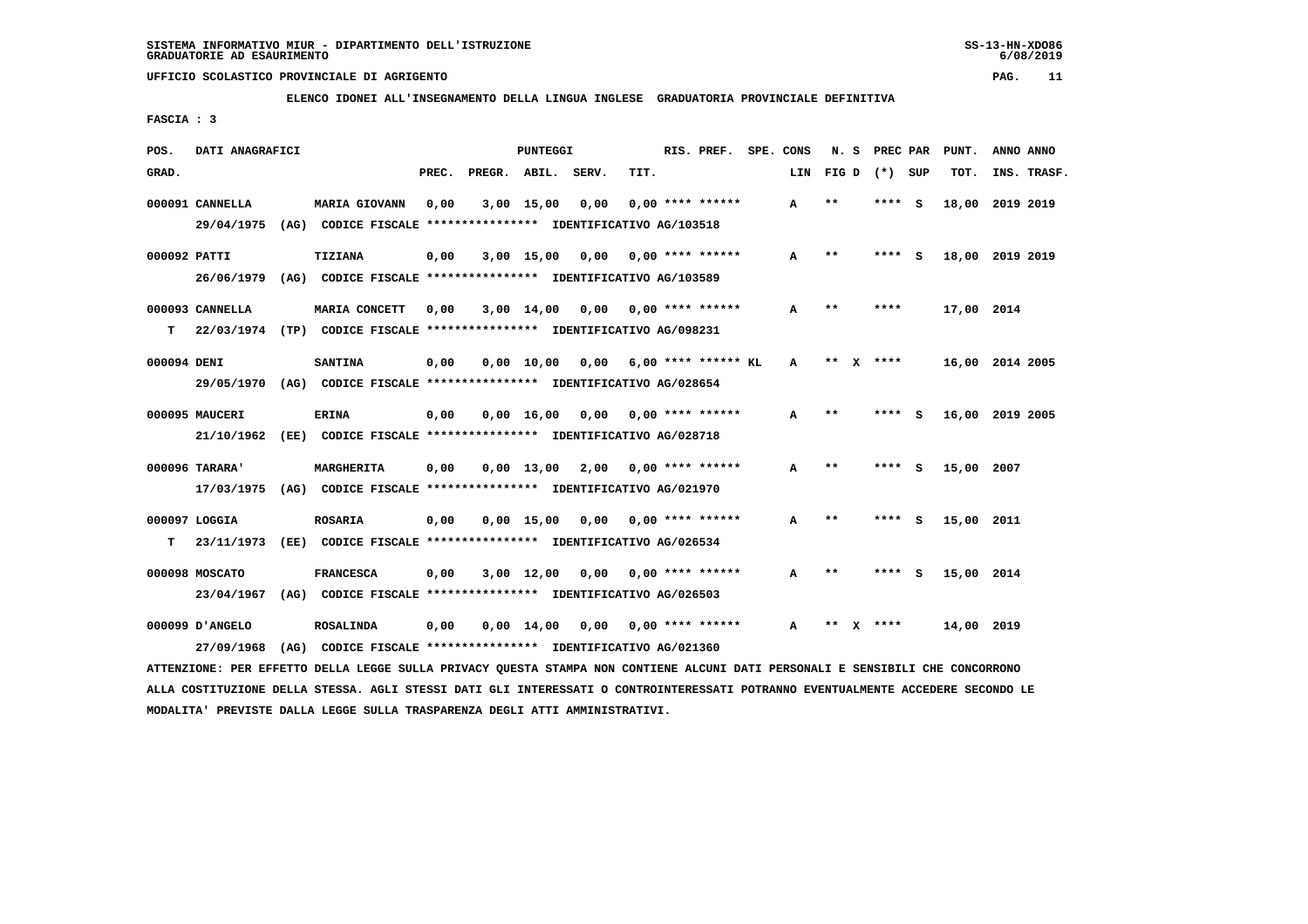**ELENCO IDONEI ALL'INSEGNAMENTO DELLA LINGUA INGLESE GRADUATORIA PROVINCIALE DEFINITIVA**

 **FASCIA : 3**

| POS.  | DATI ANAGRAFICI  |      |               |       |                                  | PUNTEGGI |                          |      | RIS. PREF.                          | SPE. CONS | N. S PREC PAR |       |     | PUNT. | ANNO ANNO |             |
|-------|------------------|------|---------------|-------|----------------------------------|----------|--------------------------|------|-------------------------------------|-----------|---------------|-------|-----|-------|-----------|-------------|
| GRAD. |                  |      |               | PREC. | PREGR.                           | ABIL.    | SERV.                    | TIT. |                                     | LIN       | FIG D         | $(*)$ | SUP | тот.  |           | INS. TRASF. |
|       | 000100 GRAVOTTA  |      | ROBERTA GIUSY | 0,00  |                                  |          |                          |      | 36,00 16,00 26,00 12,00 **** ****** | в         | $* *$         | ****  | s   | 90,00 | 2014      |             |
| т     | 18/11/1981       | (CL) |               |       | CODICE FISCALE ****************  |          | IDENTIFICATIVO AG/097745 |      |                                     |           |               |       |     |       |           |             |
|       | 000101 INCORVAIA |      | PATRIZIA      | 0.00  | 0,00                             | 14,00    | 0,00                     |      | $6,00$ **** ******                  | в         | $* *$         | ****  | S.  | 20,00 | 2014      |             |
| т     | 26/07/1979       | (AG) |               |       | CODICE FISCALE ***************** |          | IDENTIFICATIVO AG/100113 |      |                                     |           |               |       |     |       |           |             |